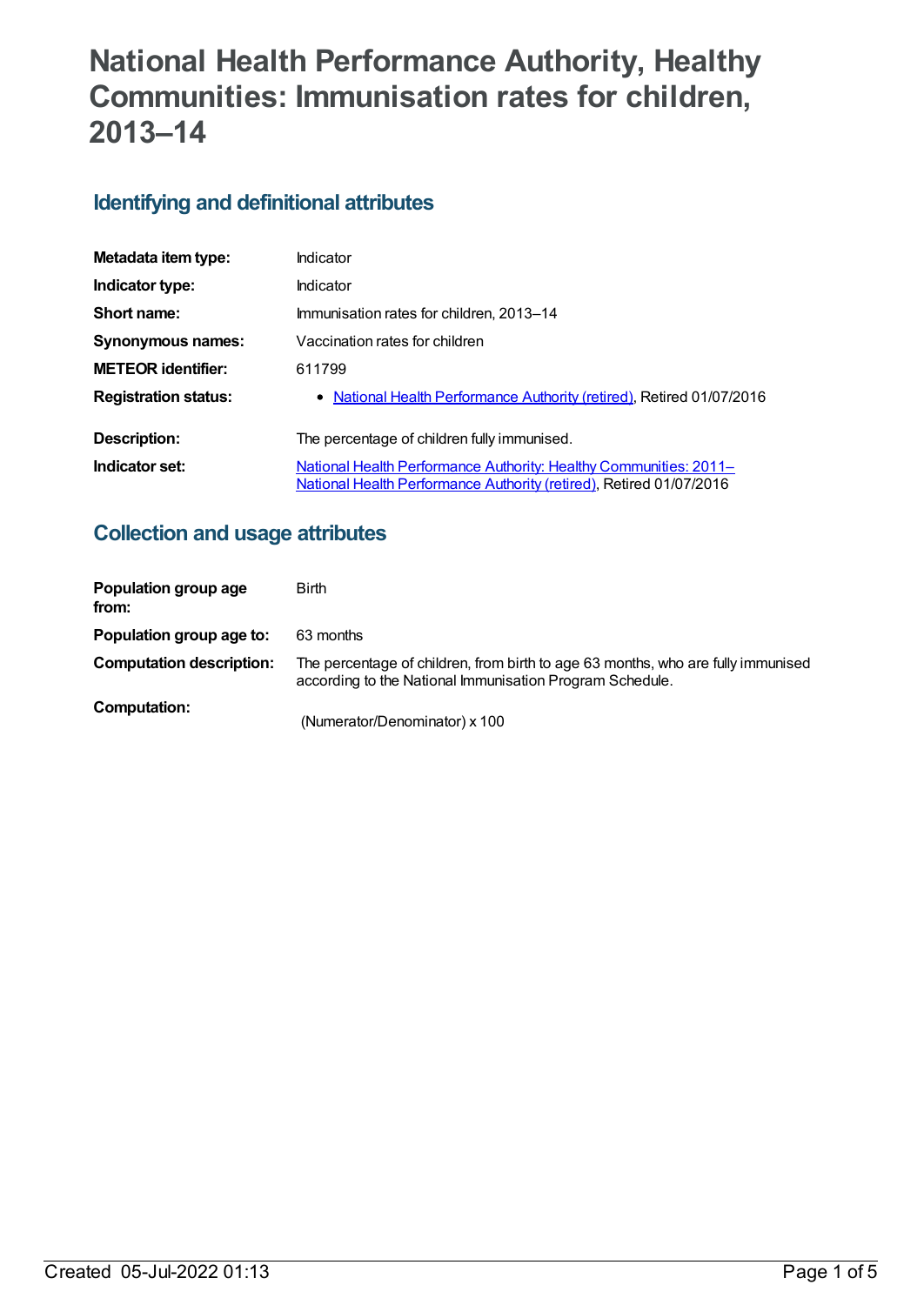| <b>Numerator:</b>               | Number of children who are fully immunised in the Australian Childhood<br>Immunisation Register ( <b>ACIR</b> ), for each age group.                                                                                                                                                                                                                                        |
|---------------------------------|-----------------------------------------------------------------------------------------------------------------------------------------------------------------------------------------------------------------------------------------------------------------------------------------------------------------------------------------------------------------------------|
|                                 | 1 year of age                                                                                                                                                                                                                                                                                                                                                               |
|                                 | Children aged 12 months to less than 15 months between 1 April 2013 and 31<br>March 2014 who, prior to the age of 12 months received their third vaccination for<br>diphtheria, tetanus, whooping cough (DTPa) and polio (IPV), and either their<br>second or third vaccination for hepatitis B (hepB), haemophilus influenza type b<br>(Hib) and the pneumococcal vaccine. |
|                                 | 2 years of age                                                                                                                                                                                                                                                                                                                                                              |
|                                 | Children aged 24 months to less than 27 months between 1 April 2013 and 31<br>March 2014 who, prior to the age of 24 months received their third or fourth<br>vaccination for DTPa and Hib, their third vaccination for IPV and hepB, and their<br>first vaccination for measles, mumps and rubella (MMR).                                                                  |
|                                 | 5 years of age                                                                                                                                                                                                                                                                                                                                                              |
|                                 | Children aged 60 months to less than 63 months between 1 April 2013 and 31<br>March 2014 who, prior to the age of 60 months received their fourth or fifth<br>vaccination <sup>*</sup> for DTPa, their fourth vaccination for IPV and their second vaccination<br>for MMR.                                                                                                  |
|                                 | * dependent on the type of vaccine used                                                                                                                                                                                                                                                                                                                                     |
|                                 | For each age it is assumed that earlier vaccinations in the series have been given.<br>A change in the definition of fully immunised for 1 year olds occurred from 31<br>December 2013 when the pneumococcal vaccination was included in the definition<br>of fully immunised.                                                                                              |
| <b>Numerator data elements:</b> | Data Element / Data Set                                                                                                                                                                                                                                                                                                                                                     |
|                                 | Service contact-service contact date, DDMMYYYY<br><b>Data Source</b>                                                                                                                                                                                                                                                                                                        |
|                                 | <b>Australian Childhood Immunisation Register (ACIR)</b>                                                                                                                                                                                                                                                                                                                    |
|                                 |                                                                                                                                                                                                                                                                                                                                                                             |
|                                 | Data Element / Data Set                                                                                                                                                                                                                                                                                                                                                     |
|                                 | Person-date of birth, DDMMYYYY                                                                                                                                                                                                                                                                                                                                              |
|                                 | Data Source                                                                                                                                                                                                                                                                                                                                                                 |
|                                 | <b>Australian Childhood Immunisation Register (ACIR)</b>                                                                                                                                                                                                                                                                                                                    |
| Denominator:                    | Number of children who turned 1, 2 or 5 years between 1 April 2013 and 31 March                                                                                                                                                                                                                                                                                             |

2014 in the eligible population i.e. those children who are registered with Medicare on the ACIR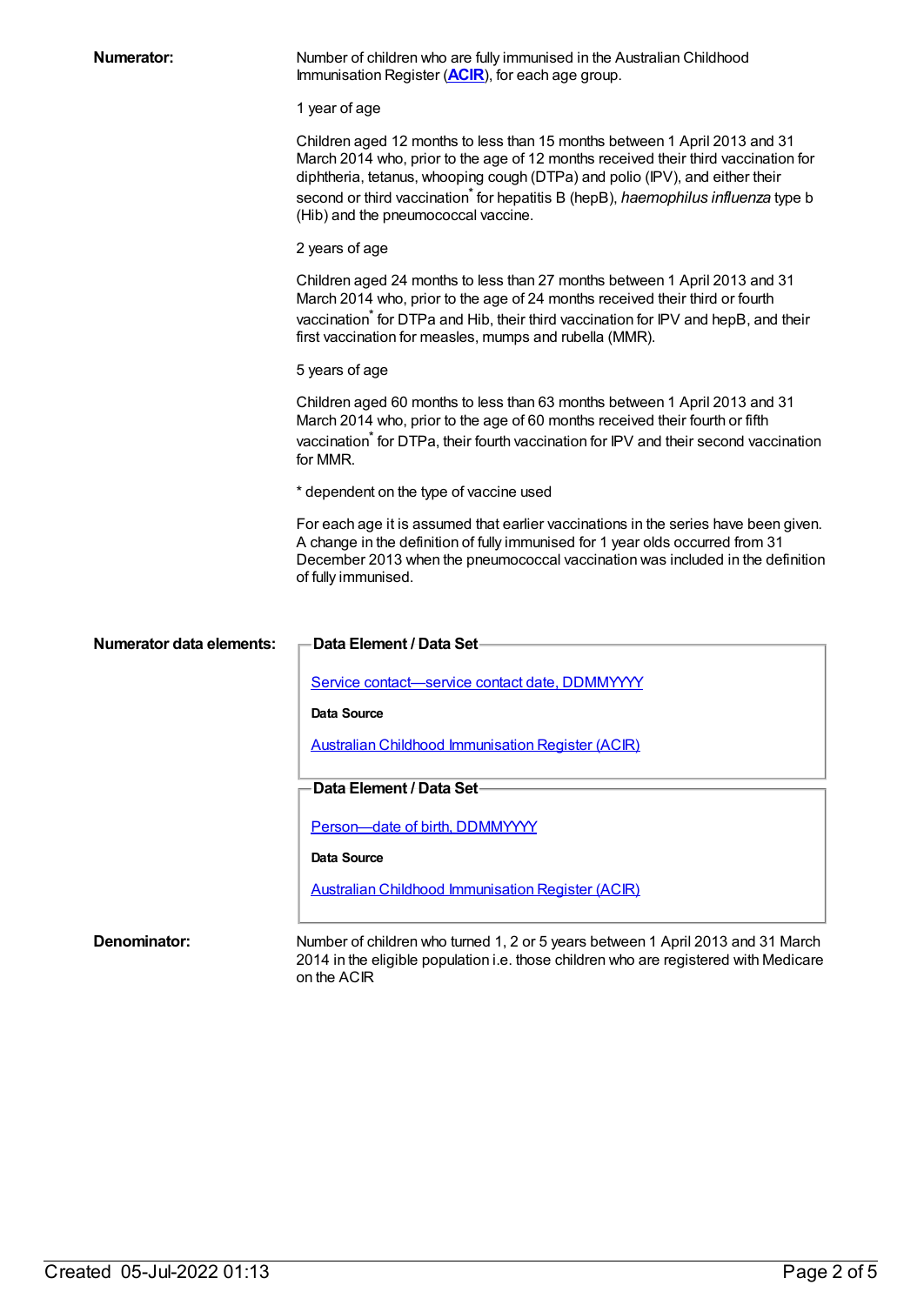| Denominator data<br>elements: | Data Element / Data Set                                                                                                                                                                                                                                                                                                                                                                                                                                                                                                                                                                                                                                                                                                                                        |
|-------------------------------|----------------------------------------------------------------------------------------------------------------------------------------------------------------------------------------------------------------------------------------------------------------------------------------------------------------------------------------------------------------------------------------------------------------------------------------------------------------------------------------------------------------------------------------------------------------------------------------------------------------------------------------------------------------------------------------------------------------------------------------------------------------|
|                               | Service contact-service contact date, DDMMYYYY                                                                                                                                                                                                                                                                                                                                                                                                                                                                                                                                                                                                                                                                                                                 |
|                               | Data Source                                                                                                                                                                                                                                                                                                                                                                                                                                                                                                                                                                                                                                                                                                                                                    |
|                               | <b>Australian Childhood Immunisation Register (ACIR)</b>                                                                                                                                                                                                                                                                                                                                                                                                                                                                                                                                                                                                                                                                                                       |
|                               | Data Element / Data Set-                                                                                                                                                                                                                                                                                                                                                                                                                                                                                                                                                                                                                                                                                                                                       |
|                               | Person-date of birth, DDMMYYYY                                                                                                                                                                                                                                                                                                                                                                                                                                                                                                                                                                                                                                                                                                                                 |
|                               | Data Source                                                                                                                                                                                                                                                                                                                                                                                                                                                                                                                                                                                                                                                                                                                                                    |
|                               | <b>Australian Childhood Immunisation Register (ACIR)</b>                                                                                                                                                                                                                                                                                                                                                                                                                                                                                                                                                                                                                                                                                                       |
| Disaggregation:               | By Aboriginal and Torres Strait Islander status and by Primary Health Network<br>catchments, Statistical Areas Level 4, Statistical Areas Level 3 and<br>postcode which have been derived from <b>Address-Australian postcode</b> , code<br>(Postcode datafile) {NNNN}                                                                                                                                                                                                                                                                                                                                                                                                                                                                                         |
|                               | Primary Health Networks are primary health care organisations established to<br>improve responsiveness, coordinate primary health care delivery and tackle local<br>health care needs and service gaps. A Primary Health Network catchment refers to<br>the geographical area of a Primary Health Network.                                                                                                                                                                                                                                                                                                                                                                                                                                                     |
|                               | Statistical Areas Level 4 (SA4s) and Statistical Areas Level 3 (SA3s) are<br>geographic areas defined in the ABS Australian Statistical Geography Standard<br>(ASGS).                                                                                                                                                                                                                                                                                                                                                                                                                                                                                                                                                                                          |
|                               | The aim of SA4s is to provide a sub-state breakdown of Australia and SA4s are<br>built from whole SA3s. There are 88 spatial SA4s covering the whole of Australia<br>without gaps or overlaps. In regional areas, SA4s tend to have populations of<br>between 100,000 to 300,000 people and in metropolitan areas, SA4s tend to have<br>larger populations of between 300,000 and 500,000 people.                                                                                                                                                                                                                                                                                                                                                              |
|                               | The aim of SA3s is to create a standard framework for the analysis of ABS data at<br>the regional level through clustering groups of SA2s that have similar regional<br>characteristics. There are 333 spatial SA3s covering the whole of Australia without<br>gaps or overlaps. They are designed to provide a regional breakdown of Australia.<br>SA3s generally have a population of between 30,000 and 130,000 people. There<br>are approximately 50 with fewer than 30,000 people and 35 with more than<br>130,000 as at 30 June 2011. For further information see the ABS publication,<br>Australian Statistical Geography Standard (ASGS): Volume 1 - Main Structure and<br>Greater Capital City Statistical Areas, July 2011 (cat. no. 1270.0.55.001). |
|                               | Geographic correspondences (sometimes referred to as concordances or<br>mapping files) can be used where the location information in an original survery,<br>census or administrative data is not available at the geographic area required for<br>analysis and reporting. Geographic correspondences are a mathematical method<br>for reassigning data from one geographic area (e.g. a postcode of a patient's<br>address in a PHN record) to a new geographic area (e.g. PHN area or SA3).                                                                                                                                                                                                                                                                  |
|                               | In 2015, the Department of Health commissioned the ABS to compile several<br>correspondences to convert data from defined geographic levels to PHN areas<br>using PHN boundaries and ABS Estimated Resident Population (ERP). These<br>concordance files were used in the report.                                                                                                                                                                                                                                                                                                                                                                                                                                                                              |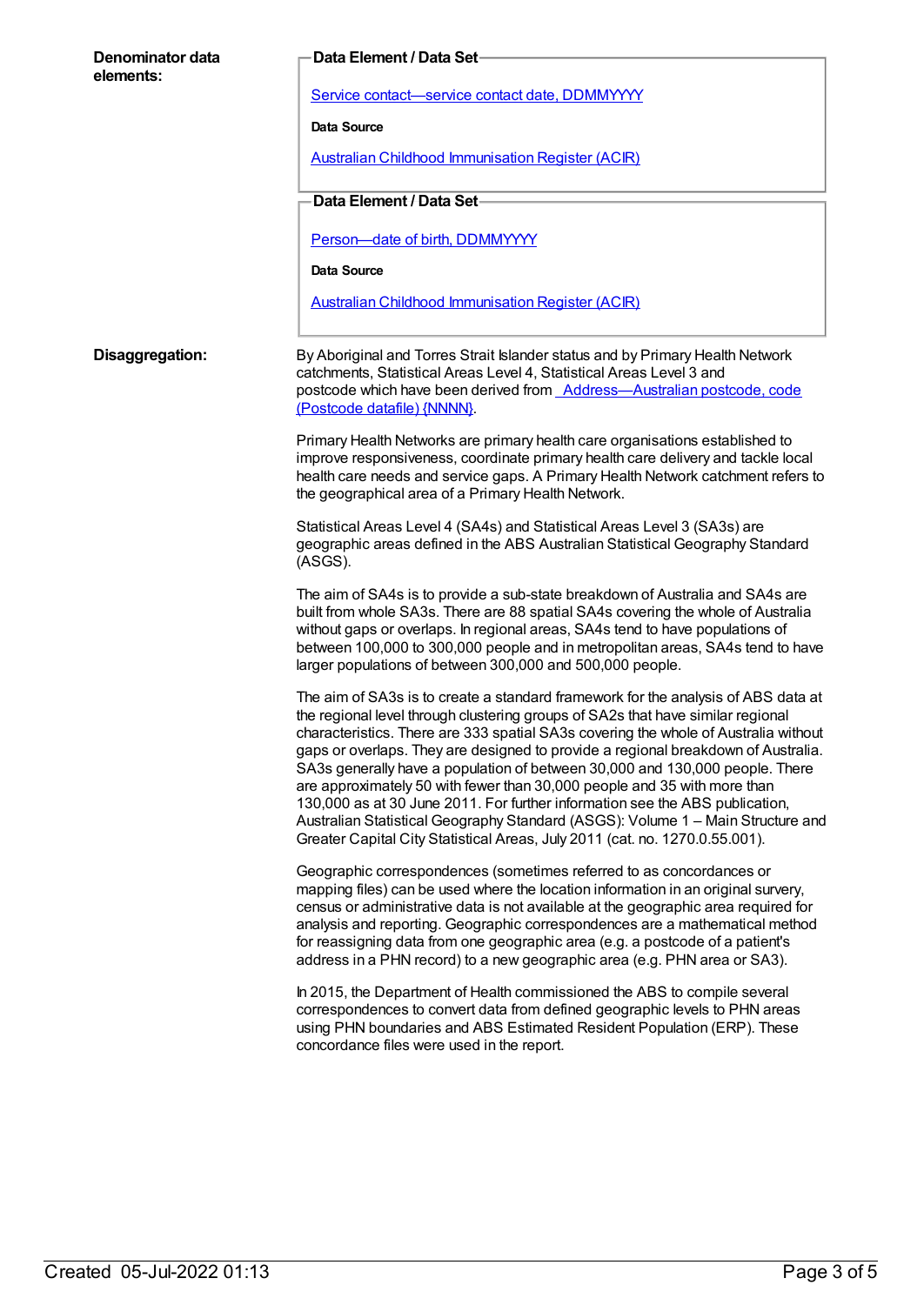| <b>Disaggregation data</b> |  |
|----------------------------|--|
| elements:                  |  |

#### **Data Element / Data Set**

[Person—Indigenous](https://meteor.aihw.gov.au/content/291036) status, code N

**Data Source**

Australian Childhood [Immunisation](https://meteor.aihw.gov.au/content/394254) Register (ACIR)

#### **Data Element / Data Set**

[Address—Australian](https://meteor.aihw.gov.au/content/429894) postcode, Australian postcode code (Postcode datafile) {NNNN}

#### **Data Source**

Australian Childhood [Immunisation](https://meteor.aihw.gov.au/content/394254) Register (ACIR)

#### **Data Element / Data Set**

[Address—statistical](https://meteor.aihw.gov.au/content/457293) area, level 3 (SA3) code (ASGS 2011) NNNNN

#### **Data Element / Data Set**

[Address—statistical](https://meteor.aihw.gov.au/content/609805) area, level 4 (SA4) code (ASGS 2011) NNN

**Data Element / Data Set**

Administrative health [region—Primary](https://meteor.aihw.gov.au/content/611088) Health Network identifier, code AAANNN

## **Representational attributes**

| <b>Representation class:</b> | Percentage |
|------------------------------|------------|
| Data type:                   | Real       |
| Unit of measure:             | Person     |
| Format:                      | N[NN].N    |

## **Indicator conceptual framework**

| <b>Framework and</b> | <b>PAF-Effectiveness of access</b> |
|----------------------|------------------------------------|
| dimensions:          |                                    |
|                      | <b>PAF-Equity of access</b>        |

### **Data source attributes**

| Data sources: | Data Source                                              |
|---------------|----------------------------------------------------------|
|               | <b>Australian Childhood Immunisation Register (ACIR)</b> |
|               | Frequency                                                |
|               | Quarterly (register 'snapshot')                          |
|               | Data custodian                                           |
|               | Department of Health and Ageing                          |
|               |                                                          |

## **Accountability attributes**

**Reporting requirements:** National Health Performance Authority-Performance and Accountability Framework